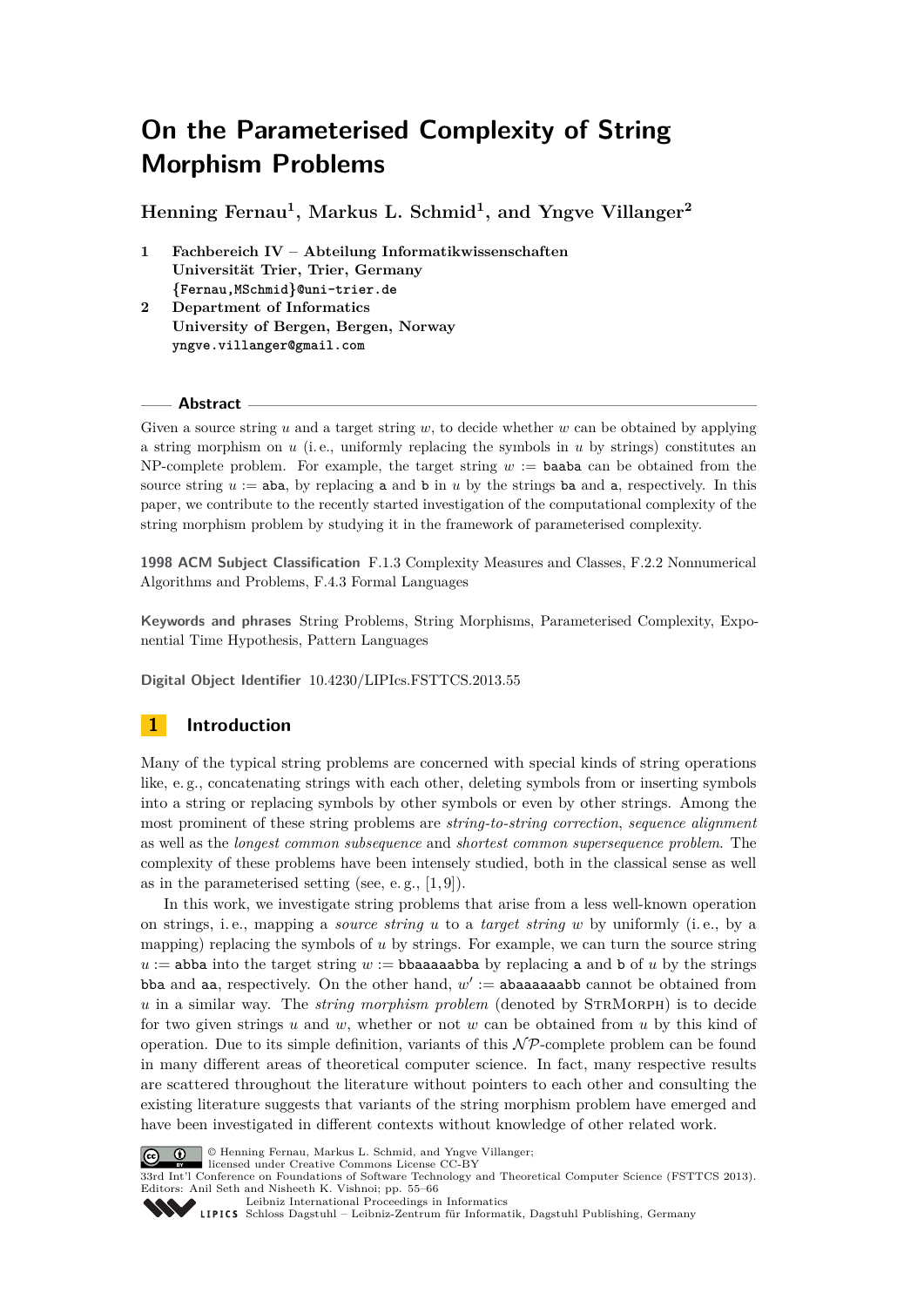## **A Brief History of the String Morphism Problem**

The origin of the string morphism problem is usually traced back to the 1979 paper by Angluin [\[3\]](#page-10-1), in which she introduced the model of *pattern languages* (the membership problem of which is essentially the string morphism problem), but, independently and at the same time, it has also been studied by Ehrenfeucht and Rozenberg in [\[11\]](#page-11-2). Garey and Johnson [\[17\]](#page-11-3), by referring to a private communication with Aho and Ullman from 1977, report the  $\mathcal{NP}$ completeness of the problem Regular Expression Substitution, for which, on close inspection, the string morphism problem turns out to be a natural subproblem.

Since their introduction, Angluin's pattern languages have been intensely studied in the context of learning theory and formal language theory. While questions of learnability as well as language theoretical properties were the main focus of research, results regarding the complexity of their membership problem (except of its general  $N\mathcal{P}$ -completeness) were sparse and only appeared as by-products (see, e. g., [\[3,](#page-10-1)[18,](#page-11-4)[20,](#page-11-5)[28\]](#page-11-6)). In the pattern matching community, independent of Angluin's work, the string morphism problem has been investigated in terms of a special kind of pattern matching paradigm, called parameterised pattern matching (see [\[2,](#page-10-2) [4,](#page-10-3) [8,](#page-10-4) [13\]](#page-11-7)). The string morphism problem can also be seen as the solvability problem for word equations where one side does not contain variables (for more details on word equations, see Mateescu and Salomaa [\[24\]](#page-11-8)). Combinatorial properties of the operation of uniformly replacing the symbols in a string by other strings are investigated in numerous other areas of theoretical computer science and discrete mathematics, such as (un-)avoidable patterns (cf. Jiang et al. [\[22\]](#page-11-9)), the ambiguity of morphisms (cf. Freydenberger et al. [\[16\]](#page-11-10)) and equality sets (cf. Harju and Karhumäki [\[19\]](#page-11-11)). Last but not least, the string morphism problem can also be found in practical applications. More precisely, it constitutes a special case of the matchtest for *regular expressions with backreferences* (see, e. g., Câmpeanu et al. [\[6\]](#page-10-5)), which nowadays are a standard element of most text editors and programming languages.

### **The Contribution of this Paper**

A systematic study of the computational complexity of StrMorph has been taken on just recently. In [\[25](#page-11-12)[–27\]](#page-11-13), several possibilities are presented of how to restrict the structure of the source strings, such that StrMorph can be solved in polynomial time, and in [\[13\]](#page-11-7), the  $N$ P-completeness of a large number of strongly restricted versions of STRMORPH is shown.

In the literature mentioned above, different *variants* of STRMORPH are considered, each tailored to different aspects and research questions. The most common variants arise from whether or not we allow symbols to be *erased* (i. e., replaced by the empty string), whether or not we allow *constants* (also called *terminals*) in the source string, which cannot be replaced and whether or not the replacement function needs to be *injective* (i. e., different symbols cannot be replaced by the same string). While the subtle difference of whether or not symbols can also be erased has a substantial impact on decidability questions for pattern languages, the differentiation of StrMorph in an injective and a non-injective version is motivated by pattern matching tasks. In addition to these different variants of StrMorph, we can observe many natural *parameters* (in the definition of the following parameters, let *u* be a source string over the alphabet *A* and let *w* be a target string over the alphabet *B*).

- $\blacksquare$  *p*<sub>1</sub>: The cardinality of *A*.
- *p*2: The length of *w*.
- *p*3: The cardinality of *B*.
- *p*4: The maximum length of the strings substituted for the symbols in *u*.
- *p*5: The maximum number of occurrences of any symbol in *u*. $\blacksquare$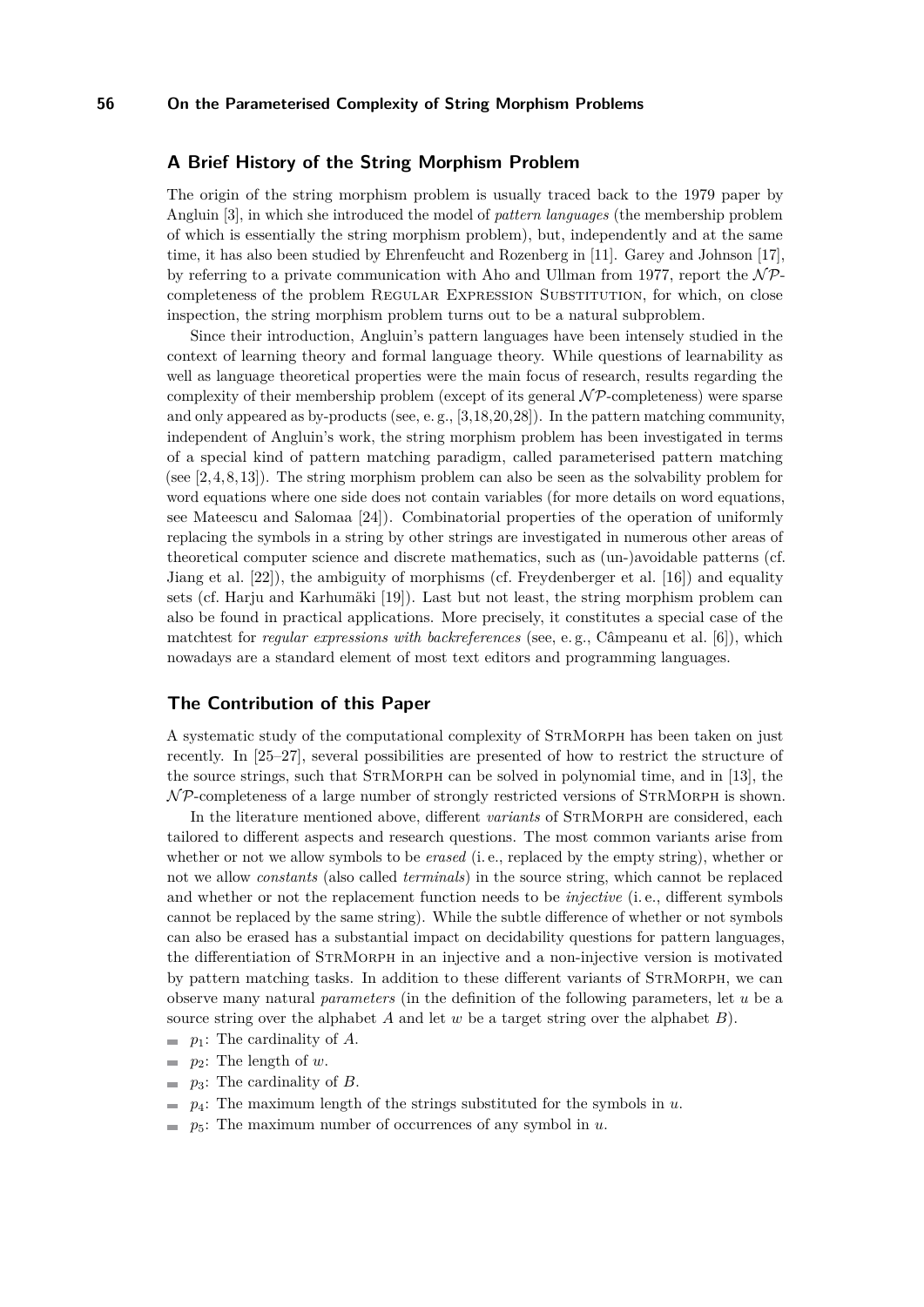In [\[13\]](#page-11-7), for every variant of STRMORPH and for every subset of the above parameters, it is shown whether the chosen parameters can be bounded by constants such that the resulting version of STRMORPH can be solved in polynomial time or whether it is still  $N\mathcal{P}$ -complete. For example, if the cardinality of A is bounded by a constant, then all variants of STRMORPH can be solved in polynomial time. This trivially follows from the fact that there is a simple brute-force algorithm that runs in time that is exponential only in  $p_1$ . Close inspection reveals that STRMORPH can also be solved in time that is exponential only in  $p_2$  (for details, the reader is referred to [\[18\]](#page-11-4) and also [\[13\]](#page-11-7)). Consequently, in terms of parameterised complexity, STRMORPH parameterised by  $p_1$  or  $p_2$  is in XP and the question arises whether these problems are in FPT. Unfortunately, as a main result of this work, we report that both of the above parametrisations are *W*[1]-hard, even if additional parameters are taken into account. More precisely, we show that the following versions of StrMorph are *W*[1]-hard:

**1.** *all variants* of STRMORPH parameterised by  $(p_1, p_3, p_5)$ ,

**2.** *all variants* of STRMORPH (except the nonerasing ones) parameterised by  $(p_2, p_3, p_4, p_5)$ . For obtaining the first result, we extend a result by Stephan et al. [\[29\]](#page-11-14), who showed the  $W[1]$ -hardness for a special variant of STRMORPH parameterised by  $p_1$  and in order to prove the second result, we devise a new reduction from *k*-MULTICOLOURED-CLIQUE. With respect to the parameters defined above, this leaves only very few parameterised variants of StrMorph that could possibly be in FPT. In this regard, we report the fixed parameter tractability of the following versions of STRMORPH:

- **3.** *all variants* of STRMORPH parameterised by  $(p_1, p_2)$ ,
- **4.** *all variants* of STRMORPH parameterised by  $(p_1, p_4)$ .
- **5.** *all nonerasing variants* of StrMorph parameterised by *p*2,
- **6.** *the nonerasing, injective variant* of STRMORPH parameterised by  $(p_3, p_4)$ .

The above results 1 to 6 (in conjunction with results from [\[13\]](#page-11-7)) completely settle the fixed parameter tractability of all possible parameterised variants of StrMorph, with respect to the parameters  $p_1$  to  $p_5$ . We complement these results by showing for all the *W*[1]-hard cases  $W[1]$ -membership or  $W[P]$ -membership.

We conclude the paper by demonstrating the unlikeness of a subexponential algorithm for an important variant of the string morphism problem by applying the *Exponential Time Hypothesis*. Due to space constraints, for most of our results we only provide proof sketches.

## **2 Preliminaries**

Let  $\mathbb{N} := \{1, 2, 3, \ldots\}$ . For an arbitrary alphabet *A*, a *string* (*over A*) is a finite sequence of symbols from *A*, and  $\varepsilon$  is the *empty string*. The notation  $A^+$  refers to the set of all non-empty strings over *A*, and  $A^* := A^+ \cup \{\varepsilon\}$ . For the *concatenation* of two strings  $w_1, w_2$  we write  $w_1 w_2$ . We say that a string  $v \in A^*$  is a *substring* (or *factor*) of a string  $w \in A^*$  if there are  $u_1, u_2 \in A^*$  such that  $w = u_1 v u_2$ . The powers  $w^i, i \in \mathbb{N}$ , of a string *w* are inductively defined by  $w^1 := w$  and  $w^i = w w^{i-1}$ . The notation |K| stands for the size of a set K or the length of a string *K*. By  $|w|_b$ , we denote the number of occurrences of  $b \in A$  in *w*, by  $w[i, j]$ . we denote the factor from position *i* to *j* in *w* and  $w[i] := w[i, i]$ . Let *A* and *B* be alphabets. A mapping  $h : A^* \to B^*$  with  $h(u w) = h(u) h(w)$ , for every  $u, w \in A$ , is a morphism. It can be easily verified that a morphism is uniquely defined by the images  $h(b)$ ,  $b \in A$ . If, for every  $b \in A$ ,  $h(b) \neq \varepsilon$ , then *h* is said to be *nonerasing*. If, for all  $b, c \in A$  with  $b \neq c$ ,  $h(b) \neq \varepsilon$  and  $h(c) \neq \varepsilon$  implies  $h(b) \neq h(c)$ , then *h* is E-injective and *h* is *injective* if it is E-injective and nonerasing. The *size* of a morphism *h* is defined by  $|h| := max\{|h(b)| | b \in A\}$ . Let *A* and *B*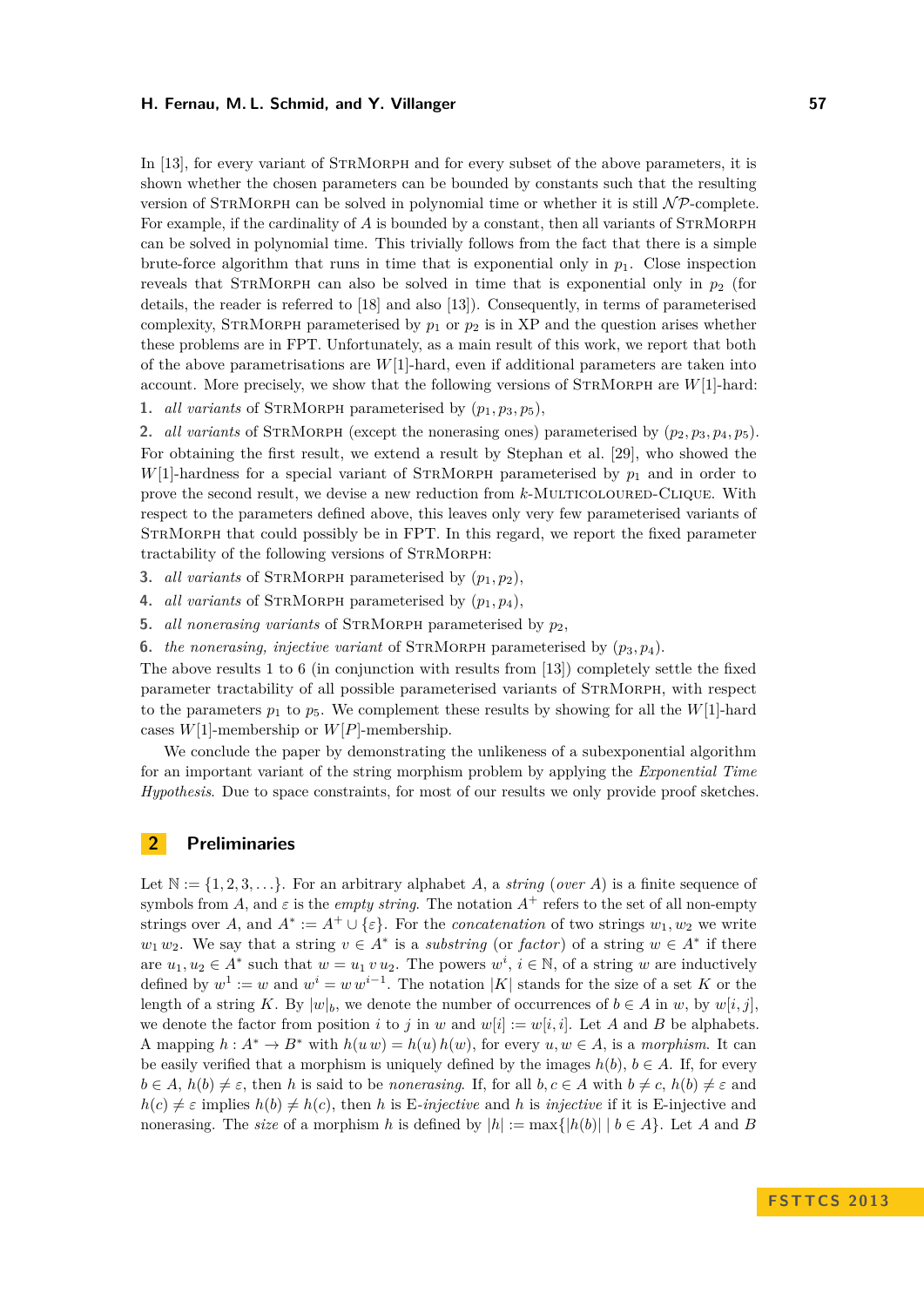be alphabets with  $B \subseteq A$ . A morphism  $h : A^* \to B^*$  that satisfies  $h(b) = b$ , for every  $b \in B$ , is a *substitution*.

**Example 1.** Let  $u_1 := x \cdot x \cdot y \cdot z \cdot y$ ,  $u_2 := x \cdot a \cdot y \cdot b \cdot y \cdot x \cdot y$ ,  $w_1 := ababababab$ ,  $w_2 := bcababba$ cb and  $w_3 :=$  abaabbabababa. The nonerasing morphism  $h_1$  defined by  $h_1(x) := h_1(y)$  :=  $h_1(z) :=$  ab satisfies  $h_1(u_1) = w_1$ . However,  $u_1$  cannot be mapped to  $w_1$ b =:  $w'_1$  by a nonerasing morphism. If, on the other hand, we do not restrict ourselves to nonerasing morphisms, then  $h_2(u_1) = w'_1$ , where  $h_2$  is defined by  $h_2(x) := h_2(y) := \varepsilon$  and  $h_2(z) := w'_1$ . It can be verified that  $g_1(u_2) = w_2$ , where  $g_1$  is a substitution defined by  $g_1(x) := \text{back}$ ,  $g_1(y) := \varepsilon$  and  $g_2(u_2) = w_3$ , where  $g_2$  is a substitution defined by  $g_2(x) := g_2(y) := ab$ . Furthermore,  $u_2$  cannot be mapped to  $w_2$  by a nonerasing substitution and  $u_2$  cannot be mapped to  $w_3$  by an E-injective or injective substitution.

Next, we define several variants of string morphism problems. The following is the most general string morphism problem, which shall serve as a base for the definitions of all the further restricted versions.

**STRMORPH** 

*Instance*: Two strings *u* and *w* over some alphabets *A* and *B*. *Question*: Does there exist a morphism  $h: A^* \to B^*$  with  $h(u) = w$ ?

By StrSubst, we denote the version of StrMorph, where instead for a morphism we are looking for a substitution. By adding the prefixes NE, Inj and Ne-Inj, we denote the variants of the problems StrMorph and StrSubst, where the morphism (the substitution) needs to be nonerasing, E-injective and nonerasing injective, respectively. Let SMP be the class containing exactly these 8 variants of the string morphism problem, i. e.,

 $SMP := \{Z\text{-}STRMORPH, Z\text{-}STRSUBST \mid Z \in \{\varepsilon, NE, INJ, NE\text{-}INJ\}\}.$ 

Next, we fix some notation that shall be used throughout the paper. For an instance  $(u, w)$  of one of the above defined string morphism problems, *u* is called the *source string*, *w* is called the *target string* and the respective alphabets *A* and *B* with  $u \in A^*$  and  $w \in B^*$ are called the *source* and *target alphabet*, respectively. From now on, the target alphabet is always denoted by  $\Sigma$  and the source alphabet is  $X$  for string morphism problems and  $(X \cup \Sigma)$  for string substitution problems, where  $X \subseteq \{x_1, x_2, x_3, \ldots\}$ . The symbols in  $\Sigma$  are called *terminals* and the symbols in *X* are called *variables*. For any string  $u \in (\Sigma \cup X)^*$ , by var(*u*) we refer to the set of variables occurring in *u* and  $|u|_{var}$  is the maximum number of occurrences of a variable in *u*, i.e.,  $|u|_{var} := max{ |u|_x | x \in var(u) }$ .

For the problems in SMP, we consider the following parameters:  $|var(u)|$  (the number of variables in the source string), |Σ| (the cardinality of the target alphabet), |*w*| (the length of the target string),  $|u|_{var}$  (the maximum number of occurrences of a variable) and  $|h|$  (the size of the morphism or substitution). A *list of parameters* is a tuple  $[\rho_1, \rho_2, \ldots, \rho_k]$ , where  $1 \leq k \leq 5, \{\rho_1, \rho_2, \ldots, \rho_k\} \subseteq {\vert \operatorname{var}(u) \vert, \vert \Sigma \vert, \vert u \vert, \vert u \vert_{\operatorname{var}}, \vert h \vert}.$  For example,  ${\vert \operatorname{var}(u) \vert, \vert \Sigma \vert, \vert h \vert}$  is a list of parameters. For every  $K \in \text{SMP}$  and every list L of parameters, by L-K, we denote the problem *K* parameterised by the parameters in *L*, e.g.,  $[|\Sigma|, |u|_{var}]\text{-}\text{NE-STRMORPH}$  is the parameterised version of Ne-StrMorph, where the cardinality of the target alphabet and the maximum number of occurrences per variable are parameters. We wish to point out that all parameters but |*h*| are implicitly given by the source and target string. In particular, for negative instances of the string morphism problems, the parameter |*h*| is undefined. Hence, as a convention, whenever we consider parameterised problems  $L-K$ ,  $K \in$  SMP, where  $L$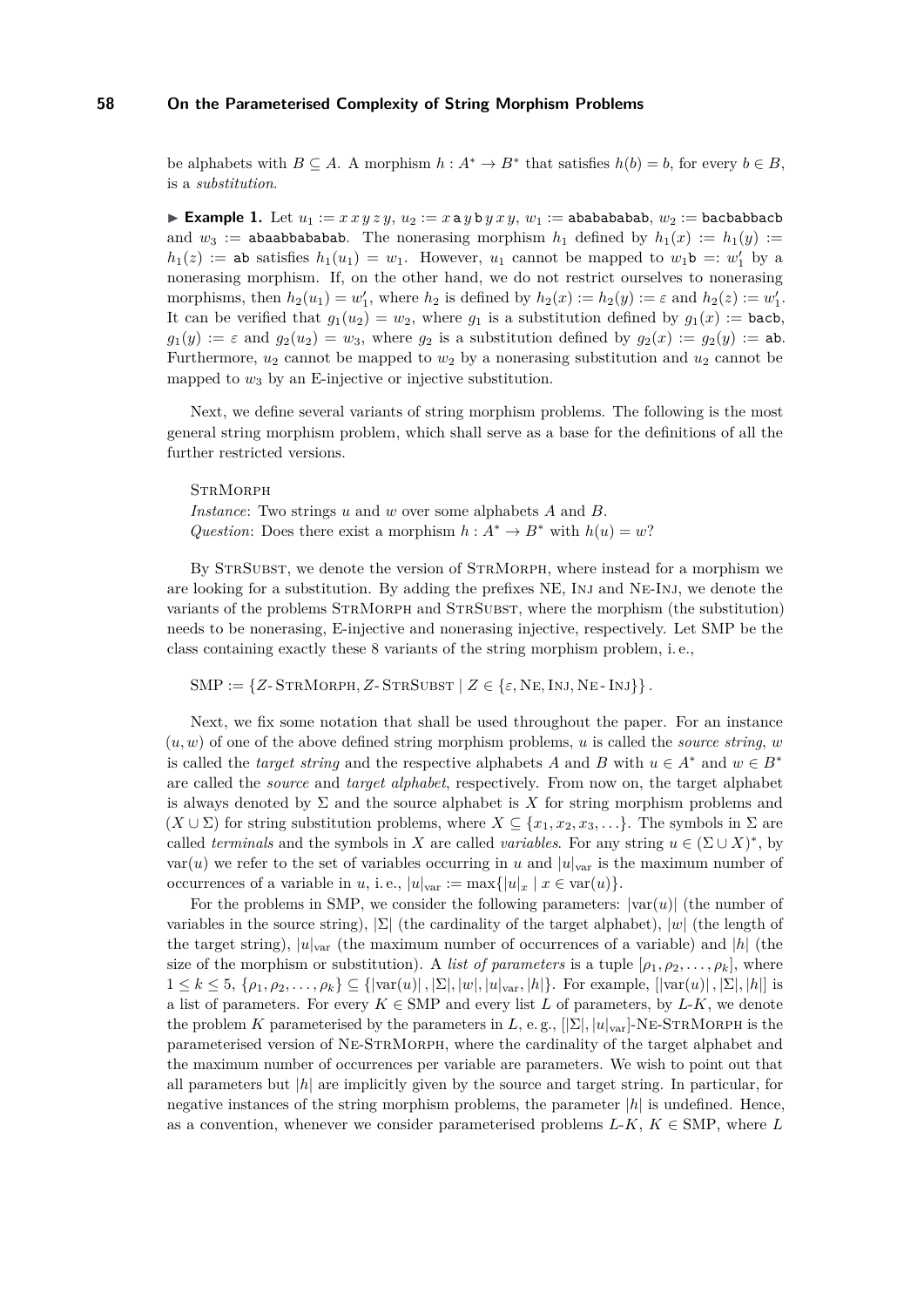contains  $|h|$ , we assume that the parameter  $|h|$  is explicitly given as input along with the source and target string.

In the following, we briefly recall some of the main concepts of parameterised complexity theory (for an overview, the reader is referred to Flum and Grohe [\[14\]](#page-11-15)). The class of fixed parameter tractable problems is denoted by FPT and in order to show fixed parameter *intractability*, we use the class  $W[1]$ . The CLIQUE problem parameterised by the size of the clique is denoted by *k*-Clique and *k*-Multicoloured-Clique is the problem to decide for a graph  $\mathcal{G} := (V, E)$  and a partition  $V_1, V_2, \ldots, V_k$  of V, such that every  $V_i$  is an independent set, whether or not  $\mathcal G$  has a clique of size  $k$ . It is a well-known fact that both  $k$ -CLIQUE and  $k$ -MULTICOLOURED-CLIQUE are complete for  $W[1]$  (with respect to parameterised reductions) [\[12\]](#page-11-16). Another *W*[1]-complete problem that we use is SHORT-NTM-COMP, i.e., to decide for a nondeterministic Turing machine *M*, a string *w* over the input alphabet of *M* and a parameter  $k \in \mathbb{N}$  whether or not *M* has an accepting computation for *w* with at most *k* steps (see Cai et al. [\[5\]](#page-10-6), Downey et al. [\[10\]](#page-11-17), Cesati [\[7\]](#page-10-7)). The classes of polynomial and nondeterministically polynomial time solvable problems are denoted by  $P$  and  $\mathcal{NP}$ . respectively.

In Section [4,](#page-9-0) in order to argue for the unlikeness of a subexponential algorithm, we shall apply the *Exponential Time Hypothesis* (ETH) by Impagliazzo, Paturi, and Zane [\[21\]](#page-11-18), which, informally speaking, is the conjecture that  $3SAT$  cannot be solved in time  $2^{o(n)}$ . For an introduction to ETH, the reader is referred to [\[15,](#page-11-19) [23\]](#page-11-20).

## **3 The Parameterised Complexity of String Morphism Problems**

In this section, we show for *every* list of parameters *L* and for *every*  $K \in$  SMP, whether or not *L*-*K* is fixed parameter tractable or *W*[1]-hard. We start with the hardness results and then present fpt-algorithms for all the other cases. This section is concluded by showing  $W[1]$ -membership and  $W[P]$ -membership for the  $W[1]$ -hard cases.

## <span id="page-4-2"></span>**3.1** *W*[1]**-Hardness**

As explained in Section [1,](#page-0-0) it can be easily seen that all variants of StrMorph can be solved in polynomial time if  $|\text{var}(u)|$  or  $|w|$  is bounded by a constant. Furthermore, as shall be explained in Section [3.2,](#page-6-0) it also follows trivially that all variants of STRMORPH are in FPT if parameterised by  $|var(u)|$  *and*  $|w|$  at the same time. Hence, the most interesting question is whether this also holds if either  $|var(u)|$  or  $|w|$  is a parameter. We shall show that this is very unlikely, since the corresponding parameterised versions of the string morphism problems are *W*[1]-hard. First, we consider the case that  $|var(u)|$  is a parameter and  $|w|$  is not a parameter, for which we can show *W*[1]-hardness, even if  $|u|_{var}$  and  $|\Sigma|$  are parameters, too.

<span id="page-4-0"></span>▶ **Theorem 2.** For every  $K \in$  SMP,  $[|\text{var}(u)|, |\Sigma|, |u|_{\text{var}}]$ -*K is W*[1]-*hard.* 

In [\[29\]](#page-11-14), Stephan et al. give a reduction from *k*-CLIQUE to  $[|\text{var}(u)|, |\Sigma|, |u|_{\text{var}}]$ -NE-STRSUBST, which proves its  $W[1]$ -hardness. This reduction can be extended to a parameterised reduction for all problems  $[|var(u)|, |\Sigma|, |u|_{var}]\text{-}K, K \in \text{SMP}$ , which implies Theorem [2.](#page-4-0)

Next, we consider the case where  $|w|$  is a parameter instead of  $|var(u)|$ . In this regard, we can state a rather strong result, i. e., the *W*[1]-hardness for all (but the nonerasing) variants of string morphism problems parameterised by all the considered parameters except  $|var(u)|$ .

<span id="page-4-1"></span>**► Theorem 3.** For every  $Z \in \{\text{INJ}, \varepsilon\}$  and  $K \in \{\text{STRMORPH}, \text{STRSUBST}\}\$ , the problem  $[|w|, |\Sigma|, |u|_{\text{var}}, |h|]$ -Z-K *is*  $W[1]$ -hard.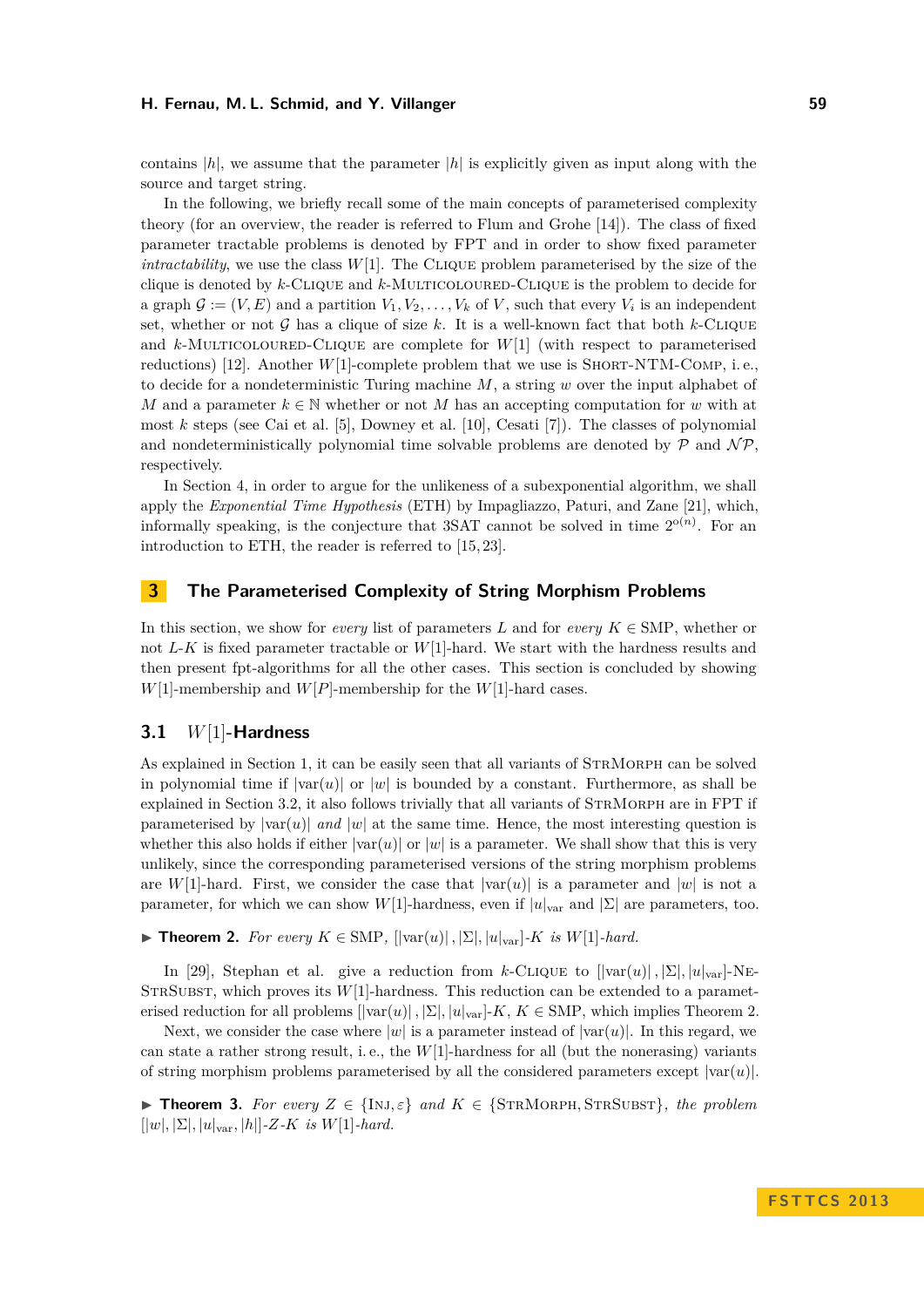It shall be explained later in Section [3.2](#page-6-0) that the nonerasing variants of the string morphism problem are trivially fixed parameter tractable if parameterised by |*w*|.

The reductions that have been used in order to prove Theorem [2](#page-4-0) are of no use for proving Theorem [3,](#page-4-1) since they produce target strings whose lengths depend on the size of the graph and not on the size of the clique. For the proof of Theorem [3,](#page-4-1) we utilise the problem  $k$ -MULTICOLOURED-CLIQUE, i.e., we define a mapping  $\Phi$  that maps a given graph  $\mathcal{G} := (V, E)$  and a partition  $V_1, V_2, \ldots, V_k$  of V to a source string  $u \in (\Sigma \cup X)^+$  and a target string  $w \in \Sigma^+$ , where  $\Sigma := \{a_{\{i,j\}} \mid 1 \le i \le j \le k, i \ne j\} \cup \{\$\}$  and  $X := \{x_e \mid e \in E\}$ . For the sake of concreteness, we define, for every  $i, 1 \leq i \leq k$ ,  $V_i := \{v_{i,1}, v_{i,2}, \ldots, v_{i,t_i}\}$ . Note that, for every  $i, j, 1 \le i \le j \le k$ ,  $i \ne j$ , the symbols  $a_{\{i,j\}}$  and  $a_{\{j,i\}}$  are considered identical. For every  $i, j, 1 \leq i < j \leq k$ , we define

$$
\overline{u}_{i,j} := \$ x_{e_{i,j,1}} x_{e_{i,j,2}} \dots x_{e_{i,j,l_{i,j}}} \$ \text{ and } \overline{w}_{i,j} := \$ \mathtt{a}_{\{i,j\}} \$,
$$

where  $e_{i,j,1}, e_{i,j,2}, \ldots, e_{i,j,l_{i,j}}$  is an enumeration of exactly the edges between  $V_i$  and  $V_j$ . Furthermore,

$$
\overline{u} := \overline{u}_{1,2} \, \overline{u}_{1,3} \dots \overline{u}_{1,k} \, \overline{u}_{2,3} \, \overline{u}_{2,4} \dots \overline{u}_{2,k} \, \dots \, \overline{u}_{k-1,k} \,,
$$
  

$$
\overline{w} := \overline{w}_{1,2} \, \overline{w}_{1,3} \dots \overline{w}_{1,k} \, \overline{w}_{2,3} \, \overline{w}_{2,4} \dots \overline{w}_{2,k} \, \dots \, \overline{w}_{k-1,k} \,.
$$

Next, for every  $i, 1 \leq i \leq k$ , we define a gadget  $(\tilde{u}_i, \tilde{w}_i)$  in the following way. For every  $j, p, 1 \leq p \leq t_i, 1 \leq j \leq k, i \neq j$ , we define  $\widehat{u}_{i,p,j} := x_{e_{p,j,1}} x_{e_{p,j,2}} \dots x_{e_{p,j,s_{p,j}}}$ , where  $e_{p,j,1}, e_{p,j,2}, \ldots, e_{p,j,s_{p,j}}$  is an enumeration of exactly the edges between vertex  $v_{i,p}$  and some vertex of  $V_j$ . Next, for every  $p, 1 \leq p \leq t_i$ , we define

$$
\widehat{u}_{i,p} := \widehat{u}_{i,p,1} \,\widehat{u}_{i,p,2} \ldots \widehat{u}_{i,p,i-1} \,\widehat{u}_{i,p,i+1} \,\widehat{u}_{i,p,i+2} \ldots \widehat{u}_{i,p,k} \,.
$$

We are now ready to define the gadget  $(\tilde{u}_i, \tilde{w}_i)$ :

$$
\widetilde{u}_i := \widehat{u}_{i,1}^2 \, \widehat{u}_{i,2}^2 \dots \widehat{u}_{i,t_i}^2,
$$
  

$$
\widetilde{w}_i := (a_{\{i,1\}} a_{\{i,2\}} \dots a_{\{i,i-1\}} a_{\{i,i+1\}} a_{\{i,i+2\}} \dots a_{\{i,k\}})^2.
$$

Furthermore, we define  $\tilde{u} := \hat{\mathfrak{g}} \tilde{u}_1 \hat{\mathfrak{g}} \tilde{u}_2 \hat{\mathfrak{g}} \dots \hat{\mathfrak{g}} \tilde{u}_k \hat{\mathfrak{g}}$ ,  $\tilde{w} := \hat{\mathfrak{g}} \tilde{w}_1 \hat{\mathfrak{g}} \tilde{w}_2 \hat{\mathfrak{g}} \dots \hat{\mathfrak{g}} \tilde{w}_k \hat{\mathfrak{g}}$  and, finally,  $u := \overline{u} \widetilde{u}$  and  $w := \overline{w} \widetilde{w}$ .

<span id="page-5-0"></span> $\blacktriangleright$  **Lemma 4.** Let  $\mathcal{G} := (V, E)$  be a graph, let  $V_1, V_2, \ldots, V_k$  be a partition of V, such that *every*  $V_i$  *is an independent set and let*  $(u, w) := \Phi(\mathcal{G}, V_1, V_2, \ldots, V_k)$ *. There exists a clique of size k* in G if and only if there exists an E-injective substitution h of size 1 with  $h(u) = w$ .

**Proof Sketch.** Every variable  $x_e \in X$  corresponds to the edge  $e \in E$ . Due to the gadgets  $(\overline{u}_{i,j}, \overline{w}_{i,j})$ ,  $1 \leq i < j \leq k$ , for every edge *e* between  $V_i$  and  $V_j$  the corresponding variable can either be substituted by symbol  $a_{\{i,j\}}$  or by the empty string  $\varepsilon$ , but, for every *i, j*,  $1 \leq i \leq j \leq k$ ,  $i \neq j$ , exactly one variable corresponding to an edge between  $V_i$  and  $V_j$ must be mapped to  $a_{\{i,j\}}$ . So mapping  $\overline{u}$  to  $\overline{w}$  corresponds to choosing exactly one edge between each two sets  $V_i$  and  $V_j$ ,  $1 \leq i \leq j \leq k$ ,  $i \neq j$ . In order to conclude that these edges are the edges of a clique, we somehow have to impose the condition that, for every  $i, 1 \leq i \leq k$ , all the chosen edges connecting a vertex from  $V_i$  to vertices from each  $V_i$ ,  $1 \leq j \leq k$ ,  $i \neq j$ , are adjacent to exactly the same vertex of  $V_i$ . This condition is guaranteed by the gadgets  $(\tilde{u}_i, \tilde{w}_i)$ ,  $1 \leq i \leq k$ , which can be seen in the following way. For a fixed *i*,  $1 \leq i \leq k$ ,  $\tilde{w}$  contains all ventios hatusen  $w$ , and vertices in  $V$ , then all ventios hatusen  $1 \leq i \leq k$ ,  $\tilde{u}_i$  contains all vertices between  $v_{i,1}$  and vertices in  $V_1$ , then all vertices between  $v_{i,1}$  and vertices in  $V_2$  and so on until all vertices between  $v_{i,1}$  and  $V_k$  are listed (this is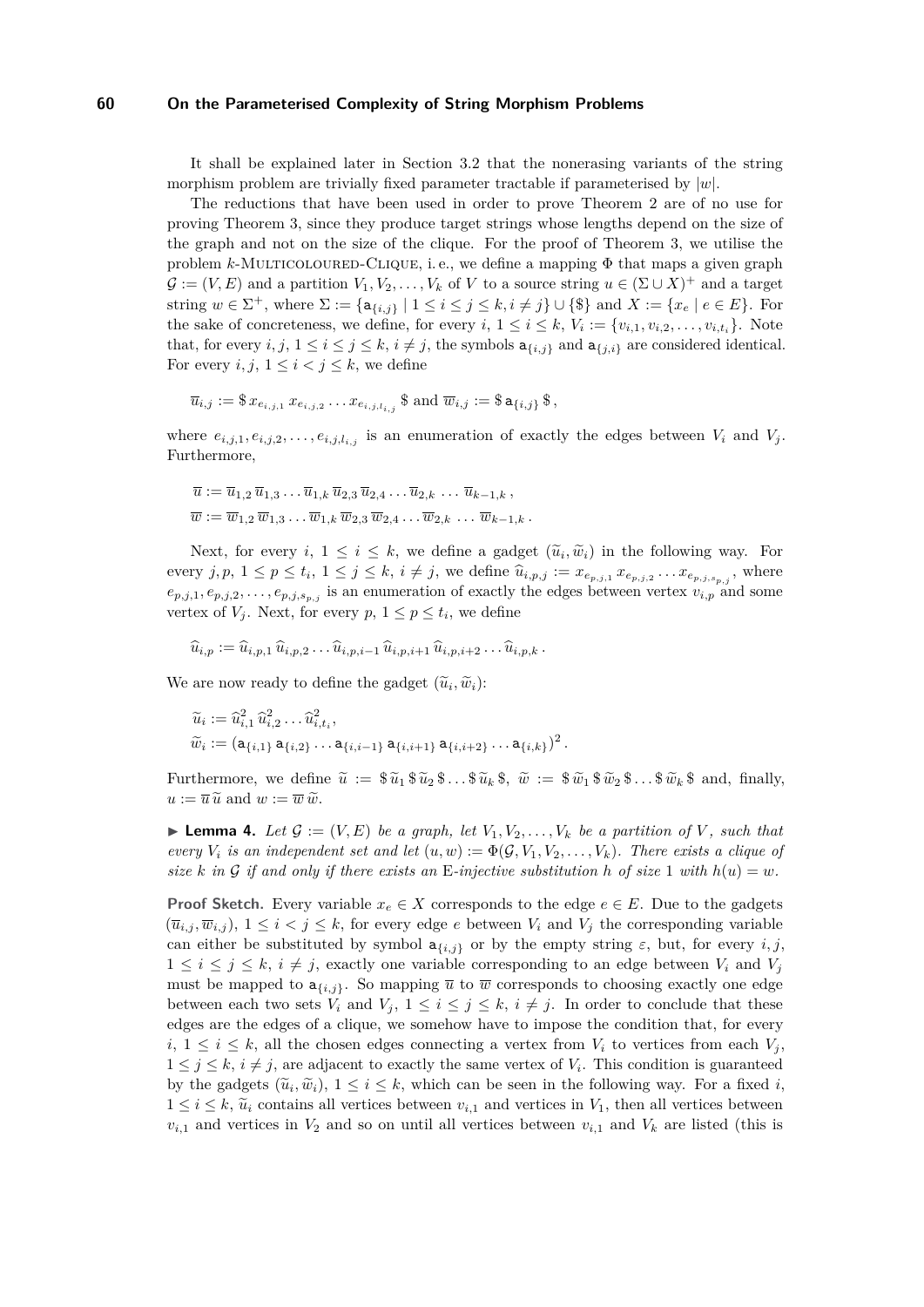represented by  $\hat{u}_{i,1}$ ). Then, in the same way, all vertices between vertex  $v_{i,2}$  and vertices in  $V_1, V_2, \ldots, V_k$  are listed, and so on. The string  $\tilde{w}_i$ , i.e., the counterpart to  $\tilde{u}_i$ , contains a<br>listing of adgress between  $V$  and the other asta  $V_1, 1 \leq i \leq k$ , i. (i). The fact that all the  $\hat{w}_i$ listing of edges between  $V_i$  and the other sets  $V_j$ ,  $1 \leq j \leq k$ ,  $i \neq j$ . The fact that all the  $\widehat{u}_{i,p}$ ,  $1 \leq p \leq t_i$ , in  $\tilde{u}_i$  are squared and  $\tilde{w}_i$  is a square, too, allows us to conclude that the whole string  $\widetilde{w}_i$  must be completely generated by one  $\widehat{u}_{i,p}$ , for some  $p, 1 \leq p \leq t_i$ . This means that there is actually are distinct  $p, 1 \leq p \leq t$ , and the other there is actually one distinct  $p, 1 \leq p \leq t_i$ , such that *all* the edges between  $V_i$  and the other sets  $V_j$ ,  $1 \leq j \leq k$ ,  $i \neq j$ , are adjacent to this vertex  $v_{i,p} \in V_i$ .  $\mathbf{A}$  and  $\mathbf{A}$  are the set of  $\mathbf{A}$ 

<span id="page-6-1"></span>We note that  $\Phi$  is an fpt-reduction with respect to the parameters  $|w|, |\Sigma|, |u|_{var}$  and  $|h|$ . **Proposition 5.** Let G be a graph, let  $V_1, V_2, \ldots, V_k$  be a partition of V and let  $(u, w) :=$  $\Phi(\mathcal{G}, V_1, V_2, \ldots, V_k)$ . Then |*w*| and |Σ| are bounded by a function of *k* and  $|u|_{var} = 3$ .

However, the reduction  $\Phi$  only works for the problems *Z*-STRSUBST,  $Z \in \{INJ, \varepsilon\}$ , but it can be extended to the problems *Z*-STRMORPH,  $Z \in \{\text{INJ}, \varepsilon\}$ , as well, i.e., to a mapping  $\Phi'$  that maps a *k*-MULTICOLOURED-CLIQUE instance to a source string  $u' \in X^+$  and a target string  $w' \in \Sigma^+$ . To this end let  $\mathcal{G} := (V, E)$  be a graph and let  $V_1, V_2, \ldots, V_k$  be a partition of *V*, such that every  $V_i$  is an independent set. Since  $\Phi'$  is very similar to  $\Phi$ , we shall only point out in which regards they differ. The main difference is that for  $\Phi'$ , instead of using occurrences of the symbol \$ in *u*, we use an occurrence of a new variable per each occurrence of \$. Furthermore, in order to maintain the E-injectivity, each of these new variables has to match its own individual symbol in *w*. More formally, for every *i, j*,  $1 \leq i < j \leq k$ , we define  $\overline{u}_{i,j} := z_{\mathfrak{e}_{i,j}} x_{e_{i,j,1}} x_{e_{i,j,2}} \dots x_{e_{i,j,l_{i,j}}} z_{\mathfrak{e}_{i,j}}, \overline{w}_{i,j} := \mathfrak{e}_{i,j} \mathsf{a}_{\{i,j\}} \mathfrak{e}_{i,j}$  and  $\widetilde{u} := z_{\S_1} \widetilde{u}_1 z_{\S_2} \widetilde{u}_2 z_{\S_3} \dots z_{\S_k} \widetilde{u}_k z_{\S_{k+1}}, \widetilde{w} := \S_1 \widetilde{w}_1 \S_2 \widetilde{w}_2 \S_3 \dots \widehat{S}_k \widetilde{w}_k \S_{k+1},$  where the factors  $\widetilde{u}_i$ and  $\tilde{w}_i, 1 \leq i \leq k$ , are defined as in the definition of  $\Phi$ . Furthermore, analogously to the definition of  $\Phi$ , we define  $\overline{w}$  and  $\overline{w}$  to be the conceptrations of the factors  $\overline{w}$ , and  $\overline{w}$ definition of  $\Phi$ , we define  $\overline{u}$  and  $\overline{w}$  to be the concatenations of the factors  $\overline{u}_{i,j}$  and  $\overline{w}_{i,j}$ , respectively. Finally, we define  $u' := z_{\%} z_{\widehat{\%}} z_{\%} s z_{\widehat{\%}} \overline{u} z_{\widehat{\%}} \overline{u}$  and  $w' := \%\%\%\pi \overline{\%} \overline{u} \times \overline{\%} \overline{u}$ , where <br>*s* is a concatenation of all the new variables of form  $z_{\epsilon}$ . and  $z_{\epsilon}$  and *r* i *s* is a concatenation of all the new variables of form  $z_{\mathfrak{e}_{i,j}}$  and  $z_{\mathfrak{F}_i}$  and  $r$  is the corresponding concatenation of the symbols  $\mathfrak{e}_{i,j}$  and  $\mathfrak{F}_i$ . We note that Lemma [4](#page-5-0) as well as Proposition [5](#page-6-1) still hold with respect to  $\Phi'$ , which concludes the proof of Theorem [3.](#page-4-1)

 $\blacktriangleright$  **Lemma 6.** Let  $\mathcal{G} := (V, E)$  be a graph, let  $V_1, V_2, \ldots, V_k$  be a partition of V, such *that every*  $V_i$  *is an independent set, let*  $(u', w') := \Phi'(\mathcal{G}, V_1, V_2, \ldots, V_k)$  *and let*  $(u, w) :=$  $\Phi(\mathcal{G}, V_1, V_2, \ldots, V_k)$ . There exists an E-injective morphism *h* with  $h(u') = w'$  if and only if *there exists an* E-*injective morphism g with*  $g(u) = w$ .

**Proposition 7.** Let G be a graph, let  $V_1, V_2, \ldots, V_k$  be a partition of V and let  $(u', w') :=$  $\Phi'(\mathcal{G}, V_1, V_2, \ldots, V_k)$ . Then  $|w'|$  and  $|\Sigma|$  are bounded by a function of *k* and  $|u'|_{var} = 3$ .

## <span id="page-6-0"></span>**3.2 Fixed Parameter Tractability**

We now present two brute-force algorithms for the string morphism problems. Let *u* be a source string and let *w* be a target string. The algorithm  $BF-1_{STRMORPH}$  on input  $(u, w)$ works as follows. All tuples  $(w_1, w_2, \ldots, w_{|var(u)|})$  of factors of *w* are enumerated and if for such a tuple  $h(u) = w$  holds, where  $h(x_i) := w_i$ ,  $1 \leq i \leq |\text{var}(u)|$ , then the output is **YES** and NO otherwise. Obviously,  $BF-1_{STRMORPH}(u, w) = **YES**$  if and only if there exists a morphism *h* with  $h(u) = w$ . In an analogous way, for every  $K \in \text{SMP}$ , we can define an algorithm  $BF-1_K$ , which solves the problem *K*. We only have to make sure that, depending on the problem *K*, we only enumerate *m*-tuples of factors of *w* that induce an injective, a nonerasing or an injective nonerasing morphism (or substitution).

▶ Proposition 8. Let  $K \in \text{SMP}$ . The runtime of BF-1 $_K(u, w)$  is O  $(|u| \times |w| \times (|w|^2)^{|\text{var}(u)|})$ .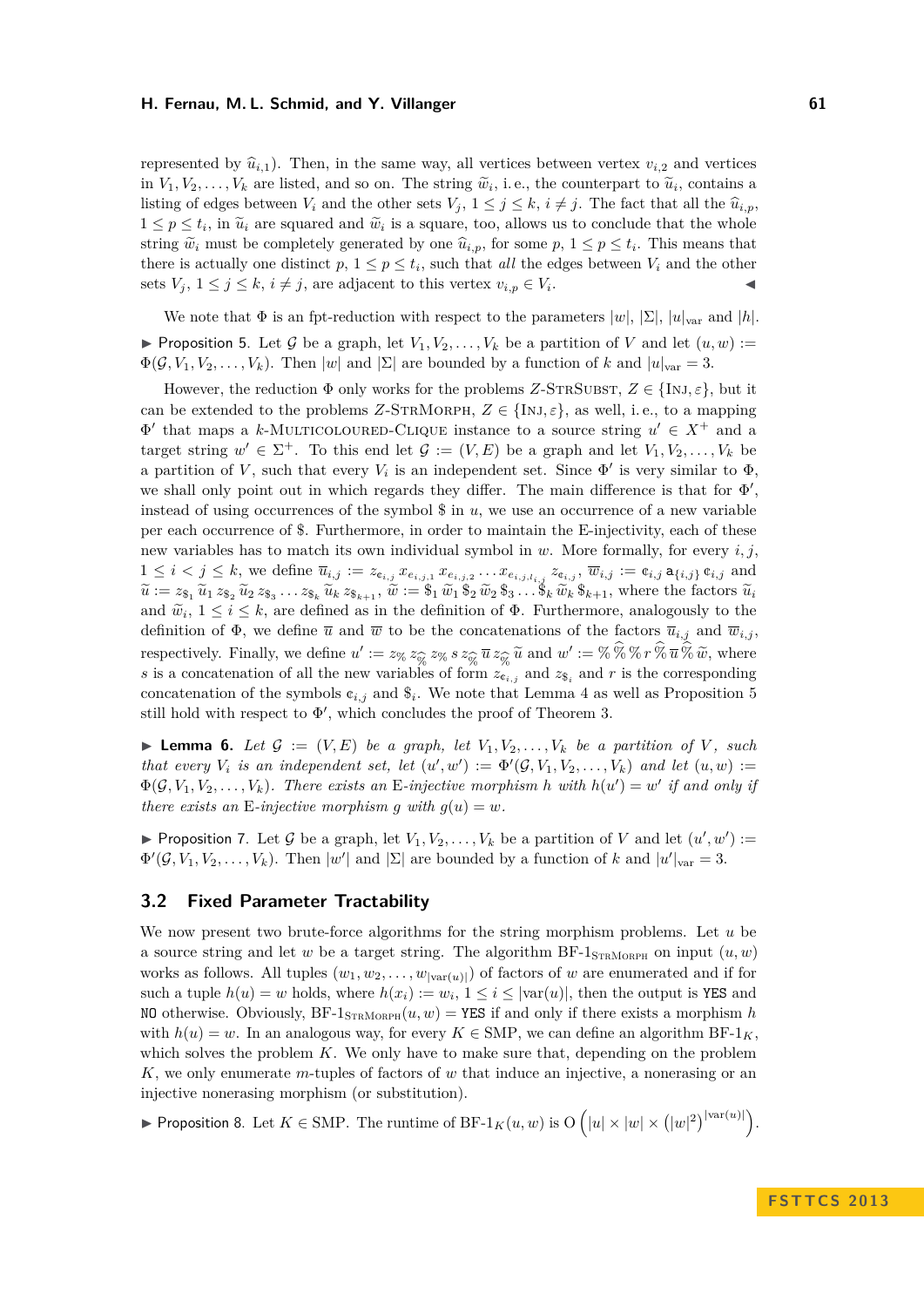We now slightly change the brute-force algorithm  $BF-1_K$  from above. To this end, let *u* be a source string, let *w* be a target string over some target alphabet  $\Sigma$  and let  $k \in \mathbb{N}$ . The algorithm BF-2<sub>STRMORPH</sub> on input  $(u, w, \Sigma, k)$  works just as BF-1<sub>STRMORPH</sub>, but instead of enumerating all tuples  $(w_1, w_2, \ldots, w_{|var(u)|})$  of factors of *w*, it enumerates all tuples  $(w_1, w_2, \ldots, w_{|\text{var}(u)|})$  of strings over  $\Sigma$  with  $|w_i| \leq k, 1 \leq i \leq |\text{var}(u)|$ , and checks whether one of them induces a morphism *h* with  $h(u) = w$ . It can be easily verified that  $BF-2_{STRMORPH}(u, w, \Sigma, k)$  = YES if and only if there exists a morphism *h* of size *k* with  $h(u) = w$ . In a similar way as done for algorithm BF-1<sub>STRMORPH</sub>, for every  $K \in$  SMP, we can extend BF-2 $_{\text{STRMORPH}}$  to BF-2 $_K$ , which solves the problem  $K$ .

<span id="page-7-1"></span>**►** Proposition 9. Let  $K \in$  SMP. The runtime of the algorithm BF-2 $_K(u, w, \Sigma, k)$  is  $\mathrm{O}\left(|u|\times k\times (k\times |\Sigma|^k)^{|var(u)|}\right).$ 

By applying the above brute-force algorithms for solving the string morphism problems, we can conclude the following fpt-results:

#### <span id="page-7-0"></span>► Theorem 10.

- **A.** *For every K* ∈ SMP*,* [|var(*u*)| *,* |*w*|]*-K is in FPT.*
- **B.** For every  $Z \in \{NE, NE INJ\}$  *and*  $K \in \{STRMORPH, STRSUBST\}$ *,*  $||w||$ - $Z-K$  *is in FPT.*
- C. *For every*  $K \in \{ \text{STRMORPH}, \text{STRSUBST} \}, \{ |h|, |\Sigma| \}$ -NE *-* Inj *-K is in FPT.*
- **D.** *For every K* ∈ SMP*,* [|var(*u*)| *,* |*h*|]*-K is in FPT.*

**Proof Sketch.** Obviously, BF-1<sub>K</sub> is an fpt-algorithm for  $[|var(u)|, |w|]$ -K,  $K \in$  SMP, which proves A. For the NE variants of the string morphism problems, we can assume  $|w|$  $|u| \geq |\text{var}(u)|$ ; thus, for every  $Z \in \{NE, NE\text{-}INJ\}$  and  $K \in \{\text{STRMORPH}, \text{STRSUBST}\},$ BF-1<sub>Z-K</sub> $(u, w)$  has a runtime of  $O(|u| \times |w| \times (|w|^2)^{|w|})$ , which proves B.

For every  $k \in \mathbb{N}$ , there are  $l := \sum_{i=1}^{k} |\Sigma|^i$  different non-empty strings over  $\Sigma$  with length at most *k*. Thus, if  $|var(u)| > l$ , then every morphism *h* with  $|h| \leq k$  is necessarily non-injective and if, on the other hand,  $|var(u)| < l$ , then BF-2<sub>NE</sub> - I<sub>NJ</sub> -*K*( $u, w, \Sigma, k$ ),  $K \in$  ${\rm \{STRMORPH, STRSUBST\}}$ , has an fpt-runtime since  $|{\rm var}(u)| \leq l$ . This proves C.

Finally, in order to prove D, we note that, for every  $k \in \mathbb{N}$ , a morphism or a substitution *h* of size *k* can introduce at most  $|\text{var}(u)| \times k$  new symbols. Hence, for every  $K \in$  SMP, BF-2<sub>K</sub> $(u, w, \Gamma, k)$  solves  $[|\text{var}(u)|, |h|]$ -*K* in fpt-time, where  $\Gamma$  (with  $|\Gamma| \leq |\text{var}(u)| \times k$ ) is the alphabet over which the images with respect to  $h$  are defined.

We conclude this section by pointing out that the results presented in Section [3.1](#page-4-2) and [3.2](#page-6-0) completely settle the fixed parameter tractability of all possible parameterised variants of string morphism problems, with respect to the parameters considered in the context of this work. In order to verify this claim, it is helpful to recall these results in form of a table.

| Problems                                            | $\vert \text{var}(u) \vert$ | w | $ u _{\text{var}}$ | h                        | $ \Sigma $ | $\vert$ Complexity   Reference |             |
|-----------------------------------------------------|-----------------------------|---|--------------------|--------------------------|------------|--------------------------------|-------------|
| <b>SMP</b>                                          | p                           | p |                    |                          |            | <b>FPT</b>                     | Thm. $10.A$ |
| ${NE, NE-INI}$ ${STRMORPH, STRSUBST}$               |                             | p |                    |                          |            | <b>FPT</b>                     | Thm. $10.B$ |
| NE-INJ-{STRMORPH, STRSUBST}                         |                             |   |                    | p                        |            | <b>FPT</b>                     | Thm. $10.C$ |
| <b>SMP</b>                                          | D                           |   |                    | p                        |            | <b>FPT</b>                     | Thm. $10.D$ |
| <b>SMP</b>                                          | D                           | _ |                    | $\overline{\phantom{a}}$ | 6          | $W[1]$ -hard                   | Thm. 2      |
| $\{\varepsilon, \text{InJ}\}$ -{STRMORPH, STRSUBST} |                             | p | 3                  |                          |            | $W[1]$ -hard                   | Thm. 3      |

In the above table, an entry *p* means that the problems denoted in the row are parameterised by the parameter in the column and an integer entry constitutes a constant bound for this parameter. We note that all the cases parameterised by both  $|var(u)|$  and  $|w|$  are settled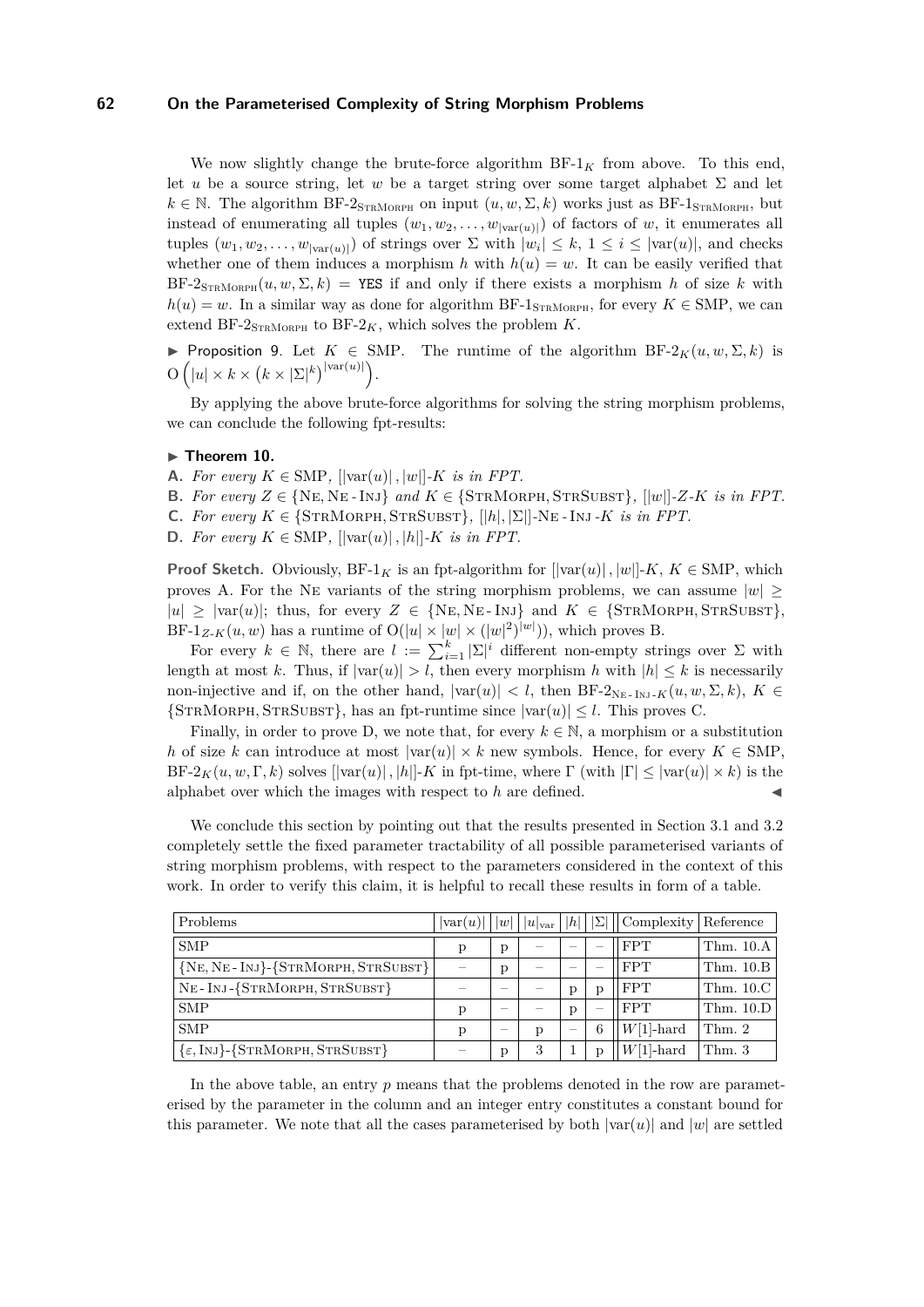by row 1. Furthermore, all the cases parameterised by  $|w|$ , but not by  $|var(u)|$  are settled by rows 2 and 6, and all the cases parameterised by  $|var(u)|$ , but not by  $|w|$  are settled by rows 4 and 5. In order to see that all the cases parameterised neither by  $|var(u)|$  nor by  $|w|$  are settled as well, we need to take a closer look.

From row 5, we can only conclude that as long as  $|h|$  is not a parameter, then all variants are  $W[1]$ -hard. However, for the cases where  $|h|$  is a parameter, we can only conclude from row 6 the *W*[1]-hardness for all but the Ne and Ne - Inj variants, and, in addition to that, from row 3 we can conclude the FPT-membership for the NE-INJ variant, where  $|\Sigma|$  is a parameter. too. Consequently, for every  $K \in \{STRMORPH, STRSUBST\}$  and  $Z \in \{NE, NE-INI\}$ , the following cases are open: (1)  $[|h|, |u|_{\text{var}}, |\Sigma|]$ -Ne-*K*, (2)  $[|h|, |\Sigma|]$ -Ne-*K*, (3)  $[|h|, |u|_{\text{var}}]$ -*Z-K* and (4)  $[|h|]$ -*Z*-*K*. In [\[13\]](#page-11-7) it has been shown that the problems NE-*K* are  $N\mathcal{P}$ -complete even if the parameters  $|h|, |u|_{\text{var}}$  and  $|\Sigma|$  are bounded by constants, which implies that, unless  $\mathcal{P} = \mathcal{NP}$ , the problems of cases (1) and (2) are not in XP; thus, they are not in FPT. The same holds for the problems *Z*-*K* with respect to parameters  $|h|$  and  $|u|_{\text{var}}$ , which, in a similar way, implies that the problems of cases (3) and (4) are not in FPT.

## **3.3** *W*[1]**-Membership and** *W*[*P*]**-Membership**

In this section, we investigate the  $W[1]$ -membership and  $W[P]$ -membership for the  $W[1]$ -hard variants of string morphism problems. In this regard, we first explain why the problems  $[|\text{var}(u)|, |u|_{\text{var}}]$ -*K* and  $[|w|]$ -*K*, *K*  $\in$  SMP, are in *W*[1].

<span id="page-8-0"></span>▶ **Theorem 11.** Let  $K \in \text{SMP}$ . The problems  $\text{||var}(u)|$ ,  $|u|_{var}$  *K* and  $\text{||w||}$ -*K* are in  $W[1]$ .

**Proof Sketch.** We sketch a reduction from the problem  $[|var(u)|, |u|_{var}]$ -STRSUBST to the problem SHORT-NTM-COMP, which can be extended to the other problems  $[|var(u)|, |u|_{var}].$  $K, K \in \text{SMP.}$  To this end, let  $u := u_0 y_1 u_1 y_2 u_2 y_3 \dots y_n u_n, y_i \in X, 1 \le i \le n, u_j \in \Sigma^*$  $0 \leq j \leq n$ , be the source string and let  $w \in \Sigma^*$  be the target string. The Turing machine starts with the string  $u' := y_1 y_2 ... y_n$  on the tape. It then guesses a subset  $S \subseteq \text{var}(u)$ and replaces every occurrence of a  $y_i \in S$  by  $T_\varepsilon$  (which means that this variable is erased). Every occurrence of a variable  $y_i \notin S$  is replaced by  $T_{j,k}^{(i)}$ , for some  $j, k, 1 \leq j \leq k \leq |w|$ (which means that the  $i^{\text{th}}$  occurrence of a variable is allocated to factor  $w[j, k]$  of the target string). It now only remains to check, for every factor  $T_{i_1,k}^{(i_1)}$ *j*1*,k*<sup>1</sup> *T l <sup>ε</sup> T* (*i*2)  $j_{2,k_2}^{(i_2)}$ ,  $0 \le l \le n-2$ , whether  $u_{i_1} u_{i_1+1} \ldots u_{i_2-1} = w[k_1+1, j_2-1]$ , and to check, for every  $i_1, i_2, 1 \le i_1 < i_2 \le n$ , with  $u'[i_1] = T^{(i_1)}_{i_1,k}$  $\sigma^{(i_1)}_{j_1,k_1}, \; u'[i_2] \, = \, T^{(i_2)}_{j_2,k}$  $y_{i_1}^{(i_2)}$  and  $y_{i_1} = y_{i_2}$ , whether  $w[j_1, k_1] = w[j_2, k_2]$ . All the data that the Turing machine requires to perform these checking procedures can be computed beforehand in polynomial time by the transformation machine; thus, the number of steps of the Turing machine is bounded by  $g(|u'|)$ , for some function *g*. Since  $|u'| \leq |u|_{var} \times |var(u)|$ , the number of steps is bounded by a function of the parameters. This reduction can be easily adapted to all the other problems  $[|\text{var}(u)|, |u|_{\text{var}}]$ -*K*,  $K \in$  SMP.

In order to reduce the problems  $[|w|]$ -STRSUBST to SHORT-NTM-COMP, we need a slightly different approach: the Turing machine performs its computation on the target string instead on the source string. More precisely, the Turing machine starts with the target string *w* on the tape, nondeterministically initialises a counter  $c, 1 \leq c \leq |u|$ , and then moves over *w* from left to right. In every step, a terminal symbol is replaced by the number *c* and then *c* is nondeterministically set to a value *j*,  $c \leq j \leq |u|$ . After this procedure, the input tape contains an increasing sequence of |*w*| numbers between 1 and |*u*|. Every consecutive sequence of occurrences of the same number  $i, 1 \leq i \leq |u|$ , means that the corresponding factor of *w* is "produced" by *u*[*i*] (note that this can be a variable or a terminal symbol). Now it only needs to be checked whether this allocation of factors from *w* to the symbols of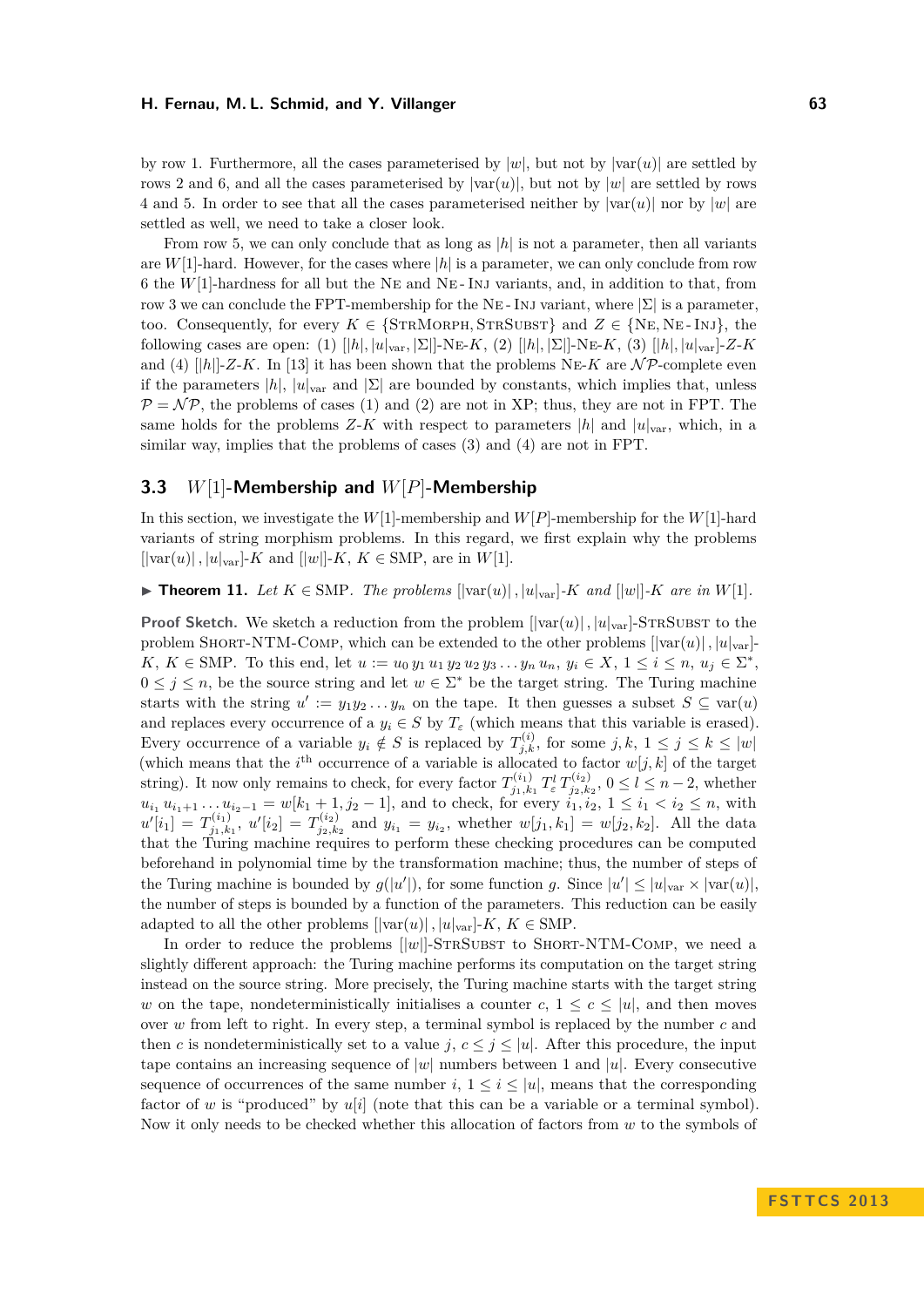*u* induces a substitution that maps *u* to *w*. All the data required for this checking procedure can be computed beforehand in polynomial time by the transformation machine; thus, the number of steps of the Turing machine is bounded by  $q(|w|)$ , for some function q. It is straightforward to adapt this reduction to the other problems  $[|var(w)|-K, K \in SMP$ .

We wish to point out that if a problem  $L-K$ ,  $K \in$  SMP, has shown to be in  $W[1]$ , then this *W*[1]-membership is preserved if we add other parameters to *L*. Hence, Theorem [11](#page-8-0) implies *W*[1]-completeness for all the *W*[1]-hard versions of string morphism problems, except  $[|\varphi(x)|, |\Sigma|]$ -*K* and  $[|\varphi(x)|]$ -*K*,  $K \in$  SMP, for which *W*[1]-membership does not follow, since in the above reduction, we need  $|u|_{var}$  as a parameter, too. However, for the problems  $[|\text{var}(u)|-K, K \in \text{SMP},$  we can show a weaker result, i.e., their  $W[P]$ -membership (which then also carries over to the problems  $[|\text{var}(u)|, |\Sigma|]$ -K,  $K \in$  SMP).

#### ▶ **Theorem 12.** *For every*  $K \in$  SMP,  $[|\text{var}(u)|]$ - $K \in W[P]$ *.*

**Proof Sketch.** A problem Π parameterised by *k* is in *W*[*P*] if and only if there is a computable function *h*, a polynomial *p* and a nondeterministic Turing machine *M* deciding Π such that on every run with input *w* the machine *M* performs at most  $p(|w|)$  steps, at most  $h(k) \times \log(|w|)$ of them being nondeterministic (see Flum and Grohe [\[14\]](#page-11-15)).

We only show how  $[|\text{var}(u)|]$ -NE-STRMORPH can be solved by a Turing machine with the above properties (this procedure can be easily adapted to all other cases). Let  $u \# w$  be the input, where  $u = y_1 y_2 \ldots y_m$ ,  $y_i \in \text{var}(u)$ ,  $1 \leq i \leq m$ , is the source string and *w* is the target string. The Turing machine nondeterministically guesses numbers  $l_1, l_2, \ldots, l_{|\text{var}(u)|} \in \mathbb{N}$ , which induce a factorisation of *w* that fits to *u*, i.e.,  $w = w_1 w_2 ... w_m$ , where, for every  $i, 1 \leq i \leq m, j, 1 \leq j \leq |\text{var}(u)|, |w_i| = l_j$  if  $y_i = x_j$ . The Turing machine then accepts if, for every  $p, q, 1 \leq p < q \leq |u|, y_p = y_q$  implies  $w_p = w_q$ , and rejects otherwise. The correctness of this procedure is obvious, it only remains to show that it satisfies the above mentioned conditions. All the tasks that need to be performed by the Turing machine can be carried out in time polynomial in  $|w|$  and  $|u|$ . Furthermore, the only nondeterministic steps are the ones that are performed in order to guess the factorisation of *w* and these are  $O(|var(u)| \times log(|w|))$  many, since the factorisation is completely determined by the lengths of the  $|var(u)|$  factors and each of these lengths is bounded by  $|w|$ .

## <span id="page-9-0"></span>**4 A Lower Bound**

For most string problems, it is a natural assumption that the alphabet  $\Sigma$  is fixed (in fact, it often has very small cardinality as, e.g., 2 if we are dealing with binary numbers or  $4$  in the case of DNA sequences). Furthermore, if we use strings with variables (i. e., source strings) for specifying a class of similar string objects (which is a typical application of strings with variables), then, for many applications, there are only finitely many string objects that can replace the variables. Hence, the problems  $|h| \leq k_1, |\Sigma| \leq k_2$  |-K,  $K \in$  SMP,  $k_1, k_2 \in \mathbb{N}$  (i.e., the parameters  $|h|$  and  $|\Sigma|$  are bounded by  $k_1$  and  $k_2$ , respectively), are of special interest. We recall that Proposition [9](#page-7-1) demonstrates that, for every constants  $k_1, k_2 \in \mathbb{N}$  and for every  $K \in \text{SMP}, \, [h] \leq k_1, |\Sigma| \leq k_2$ . K can be solved in time  $O(|u| \times k_1 \times (k_1 \times k_2^{k_1})^{|var(u)|}) =$  $|u| \times 2^{\mathcal{O}(|\text{var}(u)|)}$ . Next, we show that if  $k_2 \geq 2$ , then, for every  $K \in \{\text{STRMORPH}, \text{STRSUBST}\},\$ there does not exist an algorithm that solves  $[|h| \leq k_1, |\Sigma| \leq k_2]$ -K in time  $(|u||w|)^{O(1)} \times$  $2^{\mathrm{o}(|\mathrm{var}(u)|)}$ , unless ETH fails.

To this end, we define a reduction  $\Phi$  from 3SAT to STRSUBST. Let  $C := \{c_1, c_2, \ldots, c_m\}$ be a set of three-literal-clauses with variables  $v_1, v_2, \ldots, v_n$  ( $\neg v_i$  denotes the negation of *v*<sub>*i*</sub>). We define  $\overline{u} := \mathfrak{c} x_1 \overline{x}_1 \mathfrak{c} x_2 \overline{x}_2 \mathfrak{c} \ldots \mathfrak{c} x_n \overline{x}_n \mathfrak{c}, \ \overline{w} := \mathfrak{c} (\mathfrak{a} \mathfrak{c})^n$  and, for every clause  $c_i :=$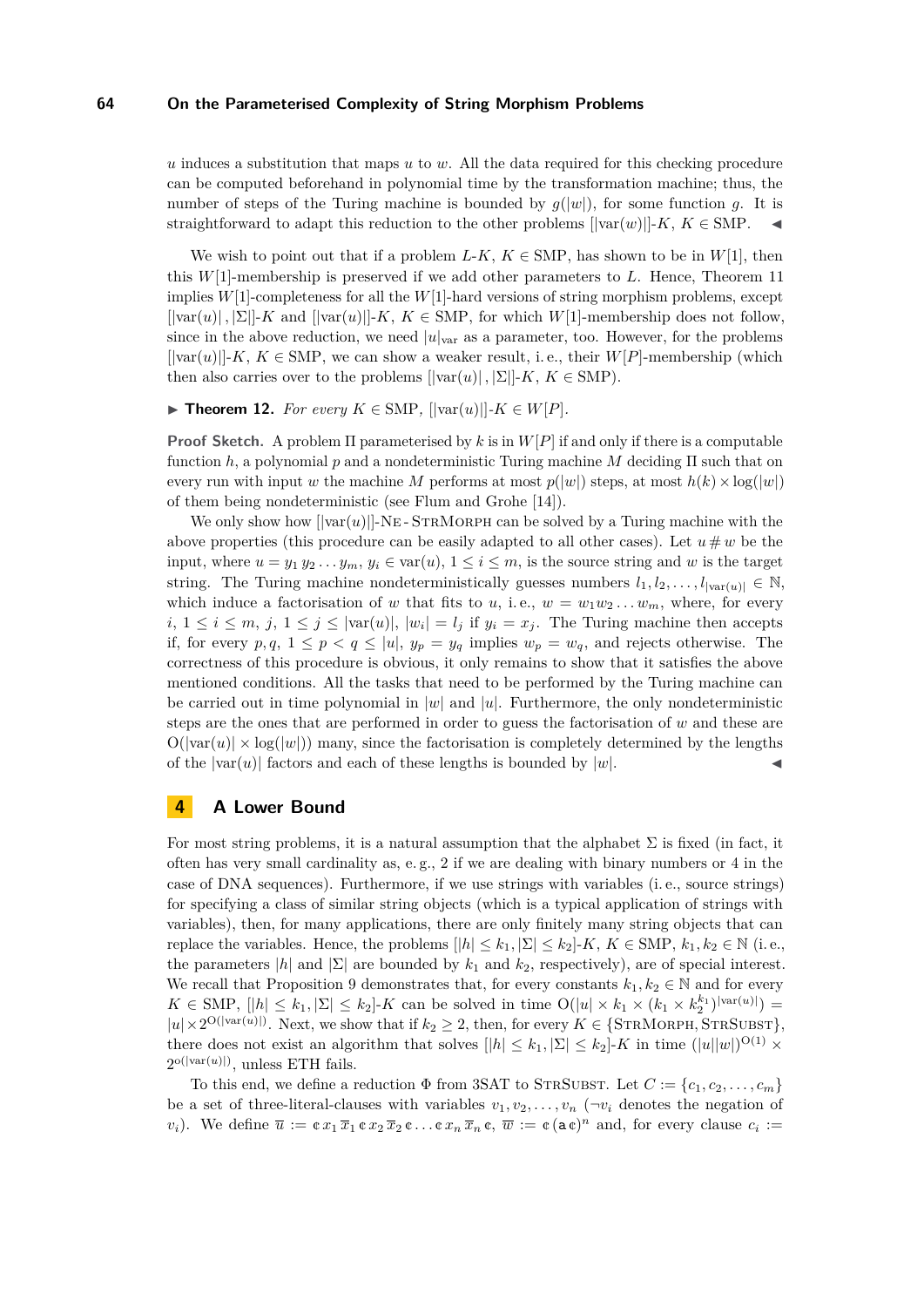$\{p_{i_1}, p_{i_2}, p_{i_3}\}, 1 \leq i \leq m$ , we define  $\hat{u}_i := \mathfrak{e} y_{i_1} y_{i_2} y_{i_3} z_{i,1} z_{i,2} \mathfrak{e} z_{i,1} z_{i,2} z'_{i,1} z'_{i,2} \mathfrak{e}$  and  $\hat{w}_i :=$ caaacaac, where  $y_{i_j} := x_{i_j}$  if  $p_{i_j} = v_{i_j}$  and  $y_{i_j} := \overline{x}_{i_j}$  if  $p_{i_j} = \neg v_{i_j}$ ,  $1 \leq j \leq 3$ . Finally,  $u := \overline{u} \hat{u}_1 \hat{u}_2 \dots \hat{u}_m$ ,  $w := \overline{w} \hat{w}_1 \hat{w}_2 \dots \hat{w}_m$  are the source and target strings constructed by  $\Phi$ .

 $\blacktriangleright$  **Lemma 13.** Let C be a 3CNF formula and let  $(u, w) := \Phi(C)$ . The formula C is satisfiable *if and only if there exists a substitution h of size* 1 *with*  $h(u) = w$ .

We note that  $\Phi(C)$  produces a source string *u* with  $|u| = 3n + 1 + 12m$  and a target string  $w \in {\mathbf{a}, \mathbf{c}}^*$  with  $|w| = 2n + 1 + 8m$ , where *n* is the number of Boolean variables and *m* is the number of clauses of *C*. This implies that, for every  $k_1, k_2 \in \mathbb{N}, k_2 \geq 2$ , if  $[|h| \leq k_1, |\Sigma| \leq k_2]$ -STRSUBST can be solved in time  $(|u||w|)^{O(1)} \times 2^{O(|var(u)|)}$ , then 3SAT can be solved in time  $(m+n)^{O(1)} \times 2^{O(m+n)}$ .

Furthermore, the reduction  $\Phi$  can be extended to morphisms, i.e., to a reduction  $\Phi'$ that maps a Boolean formula *C* with *n* variables and *m* clauses to a source string *u* that only contains variables, i.e.,  $u \in X^*$ , with  $|u| = O(n) + O(m)$ . To this end, let *C* be a set of *m* three-literal-clauses with *n* variables and let  $(u, w) := \Phi(C)$ . First, we obtain a source string  $u' \in X^*$  from *u* by substituting every occurrence of  $\mathfrak{e}$  by an occurrence of the new variable  $y_{\mathfrak{e}}$ . Next, we define  $u'' := y_{\mathfrak{e}} y_{\mathfrak{e}} (u')^2$  and  $w'' := \mathfrak{e} \mathfrak{e} (w)^2$ . Obviously,  $|u''| = 2|u| + 2 = O(n) + O(m)$ . In order to prove that  $\Phi'$  is a valid reduction, it is sufficient to show that there exists a substitution *h* of size 1 with  $h(u) = w$  if and only if there exists a morphism *g* of size 1 with  $g(u'') = w''$ . The *only if* direction is obvious, since if  $h(u) = w$ , then  $g(u'') = w''$ , where  $g(x) := h(x)$ ,  $x \in \text{var}(u)$ , and  $g(y_e) := \mathfrak{e}$ . For the *if* direction, we observe that if  $g(u'') = w''$  and  $g(y_e) = e$ , then  $g(u) = w$  holds as well. If, on the other hand,  $g(y_c) = \varepsilon$ , then  $g(u^2) = w''$ , which is a contradiction, since w'' is not a square.

Hence, for every  $k_1, k_2 \in \mathbb{N}$ ,  $k_2 \geq 2$ , if we can solve  $\vert \vert h \vert \leq k_1, \vert \Sigma \vert \leq k_2 \vert K$ ,  $K \in$  $\{STRMORPH, STRSUBST\}$ , in time  $(|u||w|)^{O(1)} \times 2^{O(|var(u)|)}$ , then 3SAT can be solved in time  $(m+n)^{O(1)} \times 2^{O(m+n)}$ . Furthermore, by applying the *Sparsification Lemma* (see [\[21\]](#page-11-18)), we can obtain the following result.

 $\triangleright$  **Theorem 14.** For every  $K \in \{ \text{STRMORPH}, \text{STRSUBST} \}$  and  $k_1, k_2 \in \mathbb{N}, k_2 \geq 2, \text{ } ||h|| \leq$  $k_1$ ,  $|\Sigma| \leq k_2$ ]-*K cannot be solved in time*  $(|u||w|)^{O(1)} \times 2^{o(|var(u)|)}$ , *unless ETH fails.* 

#### **References**

- <span id="page-10-0"></span>**1** F. N. Abu-Khzam, H. Fernau, M. A. Langston, S. Lee-Cultura, and U. Stege. A fixedparameter algorithm for string-to-string correction. *Discrete Optimization*, 8:41–49, 2011.
- <span id="page-10-2"></span>**2** A. Amir and I. Nor. Generalized function matching. *Journal of Discrete Algorithms*, 5:514– 523, 2007.
- <span id="page-10-1"></span>**3** D. Angluin. Finding patterns common to a set of strings. In *Proc. 11th Annual ACM Symposium on Theory of Computing, STOC 1979*, pages 130–141, 1979.
- <span id="page-10-3"></span>**4** B. S. Baker. Parameterized pattern matching: Algorithms and applications. *Journal of Computer and System Sciences*, 52:28–42, 1996.
- <span id="page-10-6"></span>**5** L. Cai, J. Chen, R. G. Downey, and M. R. Fellows. On the parameterized complexity of short computation and factorization. *Archive for Mathematical Logic*, 36:321–337, 1997.
- <span id="page-10-5"></span>**6** C. Câmpeanu, K. Salomaa, and S. Yu. A formal study of practical regular expressions. *International Journal of Foundations of Computer Science*, 14:1007–1018, 2003.
- <span id="page-10-7"></span>**7** M. Cesati. The Turing way to parameterized complexity. *Journal of Computer and System Sciences*, 67:654–685, 2003.
- <span id="page-10-4"></span>**8** R. Clifford, A. W. Harrow, A. Popa, and B. Sach. Generalised matching. In *Proc. 16th International Symposium on String Processing and Information Retrieval, SPIRE 2009*, volume 5721 of *LNCS*, pages 295–301, 2009.